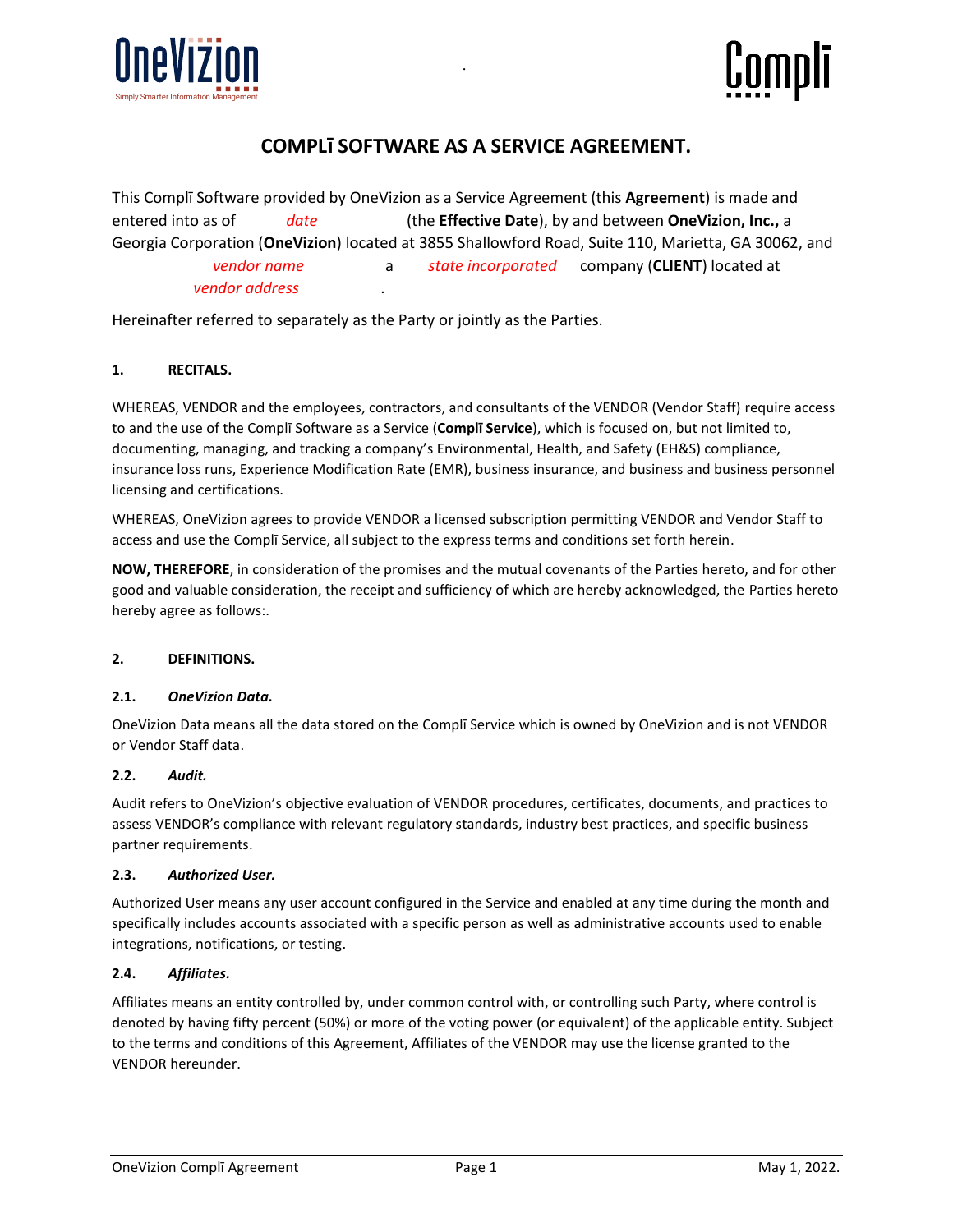#### **2.5.** *VENDOR Data.*

Vendor Data means data, files, or information accessed, used, communicated, stored, or submitted by VENDOR or Vendor Staff related to VENDOR's or Vendor Staff's use of the Complī Service.

#### **2.6.** *Complī Data.*

**Complī Data** means User Data and OneVizion Data.

#### **2.7.** *Complī Service.*

**Complī Service** means the Complī Software as a Service, which is provided to VENDOR for non-exclusive use and access.

#### **2.8.** *Compliance Information.*

**Compliance Information** refers to information provided by OneVizion to VENDOR when implementing and providing the Complī Service, including but not limited to information on regulations, interpretation of regulations, compliance, insurance and qualifications, certifications and licenses for technicians.

#### **2.9.** *Confidential Information.*

**Confidential Information** means any nonpublic information or materials disclosed by either Party to the other Party, either directly or indirectly, in writing, orally, or by inspection of tangible objects that the disclosing Party clearly identifies as confidential or proprietary. OneVizion Confidential Information includes the Complī Service, Complī Data and any information or materials relating to the Complī Service including any software, documentation, flow-chart, logic diagram, design proposal, screen shot, screen shot concept, algorithm, device, compilation of information, method, technique, or process, and Complī Data or otherwise. Confidential Information may also include confidential or proprietary information disclosed to a disclosing Party by a third party.

#### **2.10.** *Content.*

**Content** means VENDOR Data and User Data.

#### **2.11.** *Data Storage.*

**Data Storage** means the aggregate amount of data collected and stored in the Complī Service by and for the VENDOR and Vendor Staff. The calculation of data used by VENDOR includes, but is not limited to VENDOR data, custom fields, custom objects, tables, reports, forms, VENDOR documents, file uploads, photographic images, and video.

#### **2.12.** *Devices.*

**Devices** means the system of servers, network infrastructure, endpoints, software, workstations, computers and mobile devices, whether physical or virtual, upon or through which the Complī Service is delivered.

#### **2.13.** *Documentation.*

**Documentation** means the user documentation prepared by OneVizion and provided by OneVizion to VENDOR regarding the use of the Complī Service, as updated from time to time, including all operator's and user's manuals, training materials, guides, commentary, technical, design or functional specifications, requirements documents, proposals, schedules, listings and other materials or documents related to the Software.

#### **2.14.** *Restricted Access Data.*

**Restricted Access Data** means VENDOR Data that is restricted from access by other Users and that is expressly designated by OneVizion as being Restricted Access Data.

#### **2.15.** *Software.*

**Software** means that certain computer software, proprietary to OneVizion, employed to deliver the Compli Service, together with the updates, new releases or versions, modifications or enhancements; such is part of the Complī Service.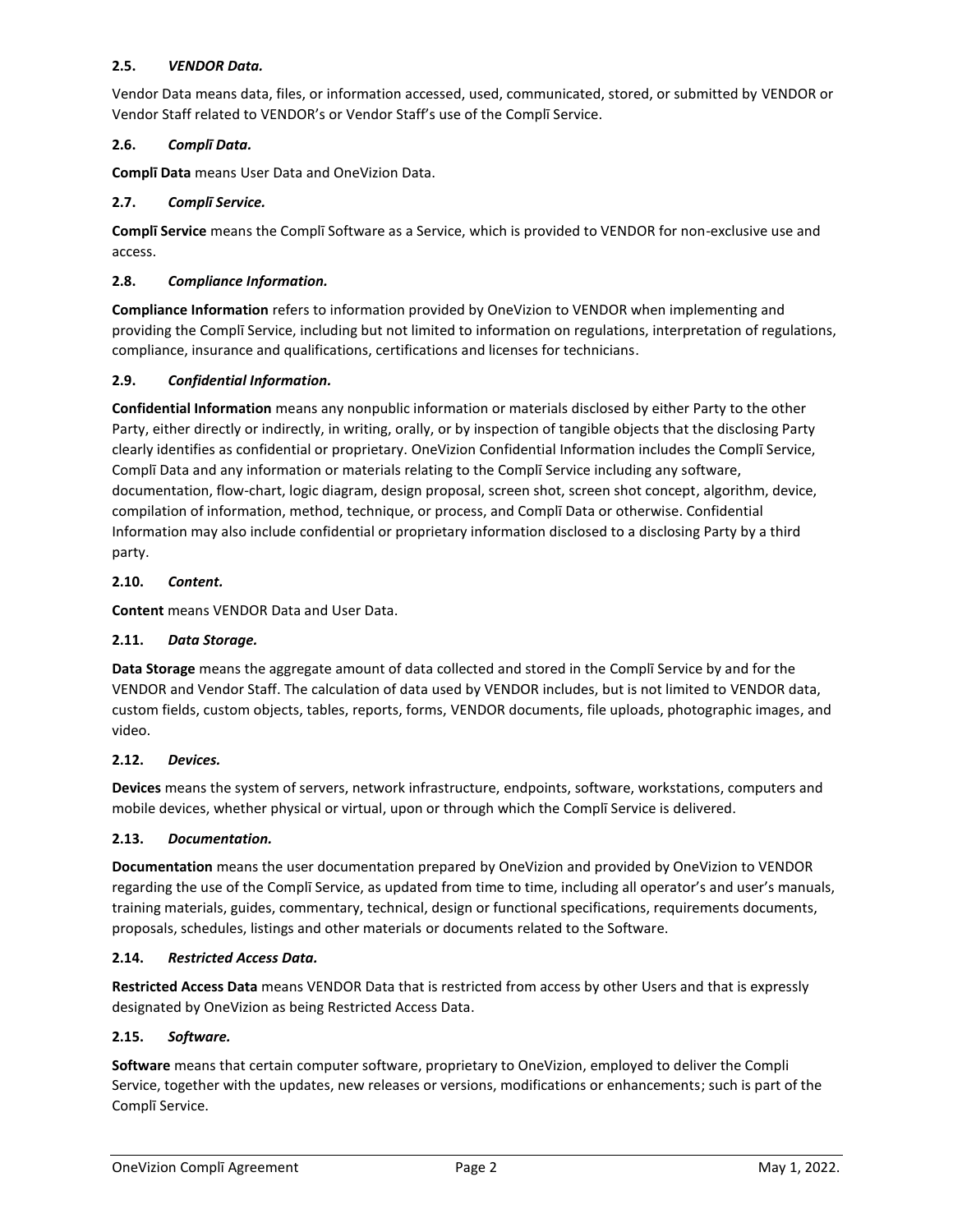#### **2.16.** *Source Code.*

**Source Code** means the human readable form of code for the Software, which includes all programs, objects, components, classes, base-classes, sub-classes, compiler(s), interpreter(s), template(s), tools, libraries and any other software necessary to support the runtime execution of the object oriented software system and all relevant technical specifications and documentation, including, without limitation, flow charts, algorithms and subroutine descriptions, memory and overlay maps and other documentation of the code, all in sufficient detail to enable a reasonably skilled programmer to readily interpret, build, modify, load, use, support and maintain the code and to perform or caused to be performed such actions as are licensed under this Agreement.

# **2.17.** *Staff.*

**Staff** means an individual authorized by VENDOR to access and use the Software Services, Software, and Documentation. Staff may only include VENDOR's employees, consultants, and contractors.

#### **2.18.** *Unauthorized Credential Sharing.*

**Unauthorized Credential Sharing** means any interaction with the Complī Service by an unlicensed individual, whether such interaction is direct or indirect. Examples include but are not limited to a licensed individual sharing login credentials with an unlicensed individual, the sharing of a single login credential by multiple individuals, multiple individuals contributing to a shared spreadsheet which is submitted by a single licensed individual, and API use by generic login credentials.

#### **2.19.** *User Data.*

**User Data** means the similar VENDOR Data as defined under this Agreement of other Users.

#### **2.20.** *Users.*

**Users** means third parties other than VENDOR, which have entered into a similar agreement to this Agreement with OneVizion for the Use of the Complī Service or other products and services offered by OneVizion.

#### **3. SOFTWARE SERVICES.**

# **3.1.** *Software Services Subscription.*

**Software Services Subscription** Subject to the payment of fees and continuous compliance with this Agreement, OneVizion hereby grants VENDOR a limited, nonexclusive, nontransferable right to access and use the OneVizion hosted Complī Service and associated Documentation (together the **Licensed Materials**) during the Term (**Software Subscription**) for VENDOR's internal business purposes and not as a service bureau, application service provider, or other service provided to third parties. VENDOR acknowledges that OneVizion uses a third-party platform for hosting the Service. OneVizion will manage the services and monthly fees for the third-party platform on behalf of VENDOR. VENDOR may make additional copies of the Documentation, solely for VENDOR's internal training and support purposes. The Complī Service may not be Used by more than the number of Authorized Users permitted by the subscription. Use means that Licensee, Affiliates, and Contractors of Licensee or an Affiliate may, during the Term, access, run, or otherwise interact with the Complī Service in accordance with the Documentation and the rights granted herein by OneVizion. Subject to the limitations on the number of Authorized Users, Contractors of the VENDOR may Use the Licensed Materials during the Term solely for the benefit of VENDOR or an Affiliate and not for the benefit of any other customer or client of Contractor and only for as long as Contractor is providing services to VENDOR or an Affiliate. VENDOR is solely responsible for obtaining and maintaining the hardware, software, and telecommunications equipment needed to access the Service. VENDOR assumes sole responsibility for use of the Login Credentials, and VENDOR further acknowledges that each VENDOR Staff member must be provided unique Login Credentials and that those credentials may not be shared with any other individuals (see **Unauthorized Credential Sharing**). If Login Credentials are misappropriated, VENDOR shall notify OneVizion support staff within one business day by telephone and shall concurrently provide written notice to OneVizion. .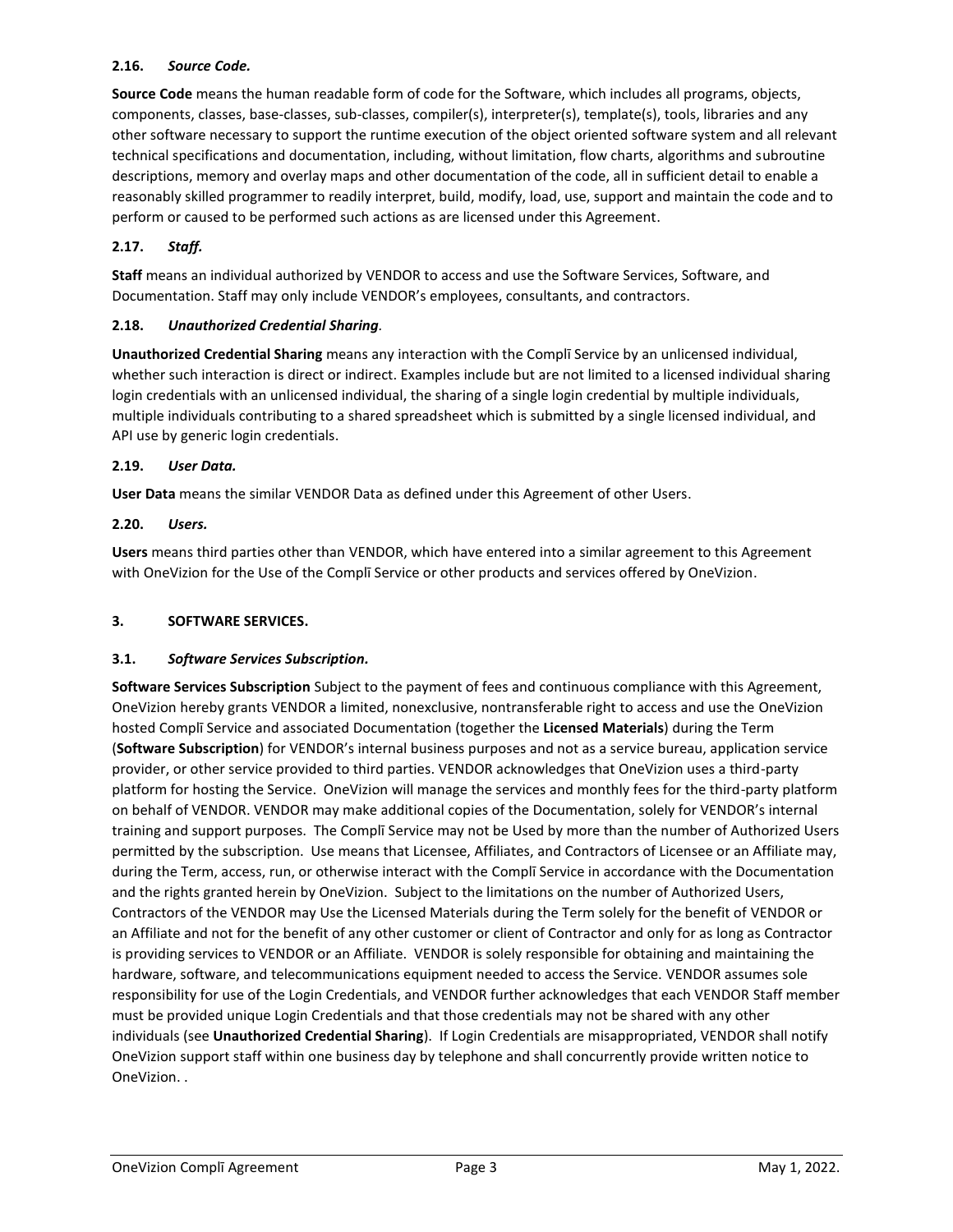#### **3.2.** End User Agreements*.*

*End User Agreements.* The use of the Complī Service by VENDOR Staff shall be subject to any end user agreement, terms of use, and privacy policy applicable to any website that may be used to access the Complī Service.

# **3.3.** Source Code*.*

*Source Code.* Nothing contained herein shall be interpreted or constructed to provide VENDOR with any right, title, interest, license, right to use, to modify, or right to access any Source Code.

#### **3.4.** Software Subscription Fee.

**Software Subscription Fee.** Commencing on the Effective Date and continuing thereafter each succeeding year during the Initial Term and any renewals thereto, VENDOR shall pay OneVizion the fees as such are provided at the following link for the Complī Service: [http://www.onevizion.com/compli/register.](http://www.onevizion.com/compli/register) (**Software Subscription Fee**).

#### **3.5.** *Staff Access (Seat Licenses).*

**Staff Access (Seat Licenses).** VENDOR will be granted active Authorized User licenses for the annual fee as outlined in 3.4 above based on the category of license as follows:

- Complī LITE Up to TWO.
- Complī Standard Up to THREE.
- Complī Premium Up to FIVE.
- Complī Pro Up to TEN.

#### **3.6.** *Data Storage.*

**Data Storage.** OneVizion grants VENDOR data storage for the Complī application based on the category of license as follows:.

- Complī LITE Up to Five (5) Gigabytes.
- Complī Standard Up to Twenty (20) Gigabytes.
- Complī Premium Up to Thirty (30) Gigabytes.
- Complī Pro Up to Fifty (50) Gigabytes.

VENDOR understands that additional data storage may be required as use and adoption of the Complī Service increases. Additional data storage will be made available to VENDOR at the following rate:.

- Each additional Ten (10) Gigabytes or portion thereof per year or portion thereof an additional monthly fee of One Hundred (\$100.00) Dollars.
- OneVizion will provide notice to VENDOR when current data storage usage reaches 95%, and upon exceeding 100%, of the included data storage.
- VENDOR must 1) Upgrade to a Complī plan that includes more data storage, or 2) Contract for additional data storage, within 15 days of the receipt of notice that VENDOR has exceeded 100% of the included data storage, using the Complī web site [http://www.onevizion.com/compli/register.](http://www.onevizion.com/compli/register)

#### **4. BILLING AND PAYMENT.**

#### **4.1.** *Billing.*

OneVizion will provide notice by email to the VENDOR of pending Software Subscription Fees and any Additional Data Storage Fees on an annual basis, approximately thirty days prior to the payment due date. OneVizion will also provide notice by email of any Additional Storage Fees due as those fees are incurred based on data storage use.

#### **4.2.** *Payment.*

VENDOR is expected to remit payment for any fees within fifteen (15) days of the initial or renewal date. Fees past due beyond 30 days may be assessed a late charge of 3% default interest calculated monthly.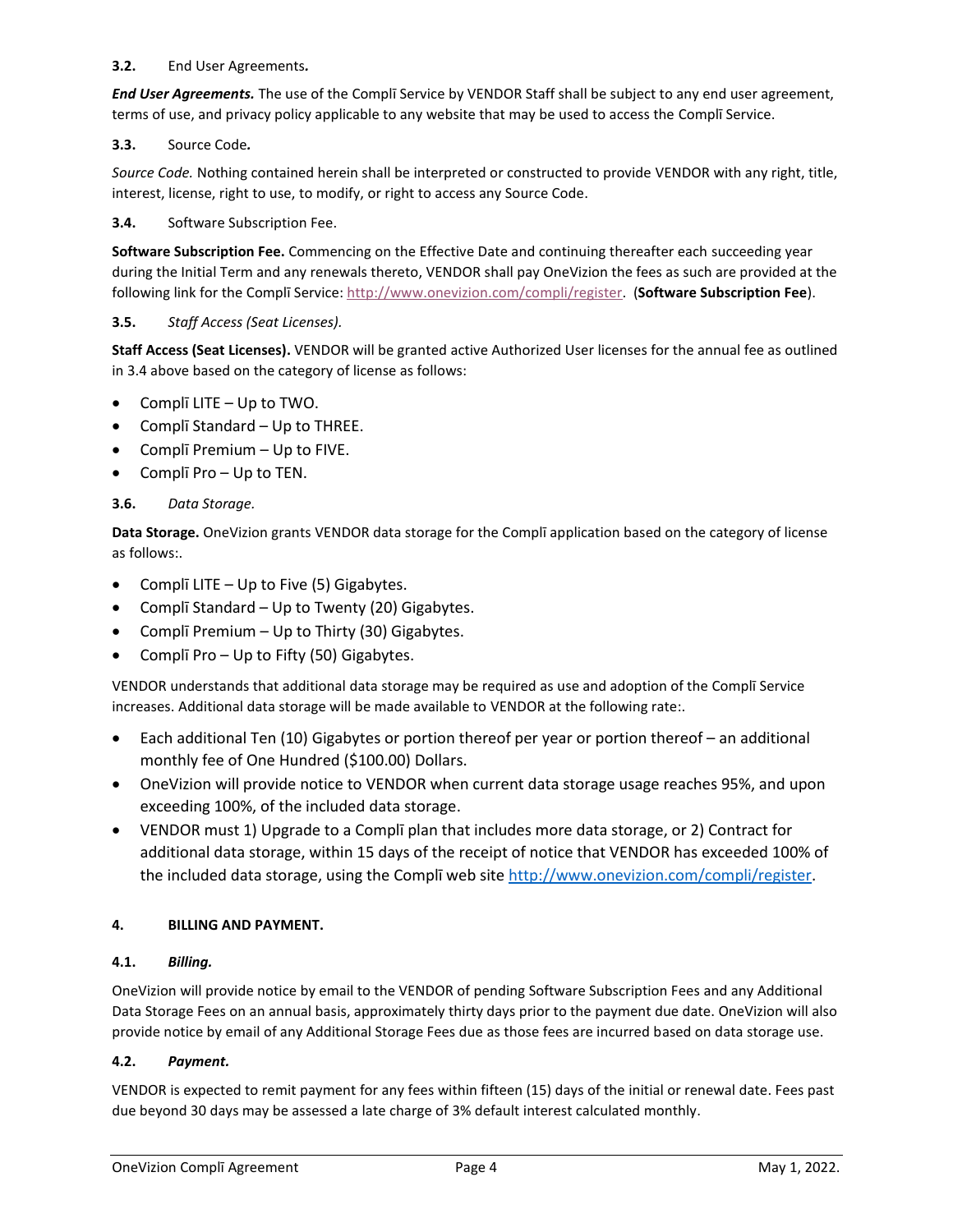# **4.3.** *Annual Escalator.*

Due to the annual costs associated with a growing database of data, OneVizion must ensure the integrity and maintenance of the Complī Platform while continuing to develop new features and functions. VENDOR pricing is fixed for the first year of the Initial Term. Thereafter, OneVizion may apply an annual price escalator. Pricing for Software Subscription Fees is as posted at the website *<http://www.onevizion.com/compli/register>* as of the date of payment.

### **4.4.** *Non-Payment.*

In the event of non-payment by VENDOR beyond thirty (30) days past due, and provided OneVizion has issued a final notice of non-payment to VENDOR more than ten (10) days prior, OneVizion reserves the right, in its sole discretion, without giving any reason, to suspend access to the Complī Service. Upon VENDOR bringing their past due invoice balance current along with any applicable interest charges and the payment of a reactivation fee of One Hundred (\$100.00) Dollars USD , OneVizion will reinstate access to the Complī Service, in a reasonable amount of time. VENDOR will not receive a refund or credit for any period of service that may have been interrupted due to non-payment.

# **5. LICENSE RESTRICTIONS; OBLIGATIONS.**

#### **5.1.** *License Restrictions.*

VENDOR may not (i) provide, make available to, or permit individuals other than VENDOR Staff to use or access the Complī Service or Documentation, in whole or in part; (ii) copy, reproduce, republish, upload, post, or transmit the Complī Service, Complī Data or Documentation (except as otherwise permitted for training) (iii) license, sell, resell, rent, lease, transfer, assign, distribute, or otherwise transfer rights to the Complī Service or Documentation unless as authorized in this Agreement; (iv) modify, translate, reverse engineer, decompile, disassemble, create derivative works, or otherwise attempt to derive the Source Code of the Complī Service or Documentation; (v) create, market, transfer, distribute add-ons or enhancements or incorporate into another product the Complī Service or Documentation without prior written consent of OneVizion; (vi) remove any proprietary or copyright notices or labels on the Complī Service or Documentation without prior written consent of OneVizion; (vii) license or assign any licensed rights to the Complī Service; (viii) use the Complī Service to store or transmit infringing, libelous, unlawful, criminal or tortious material or to store or transmit material in violation of third party rights, including privacy rights; (ix) use the Complī Service to violate any rights of others; (x) use the Complī Service to store or transmit malicious code, Trojan horses, malware, spam, viruses, or other destructive technology (**Viruses**); (xi) interfere with, impair, or disrupt the integrity or performance of the Complī Service or any other third party's use of the Complī Service; (xii) use any data mining, robots, scraping or similar data gathering or extraction methods when using the Complī Service; (xiii) make any portion of the Complī Service available through any timesharing system, service bureau, the Internet or any other technology now existing or developed in the future; (xiv) use any automatic or manual process to harvest information from the Complī Service; (xv) use the Complī Service for the purpose of gathering information for or transmitting (1) unsolicited commercial email; (2) email that makes use of headers, invalid or nonexistent domain names, or other means of deceptive addresses; and (3) unsolicited telephone calls or facsimile transmissions; (xvi) use the Complī Service in a manner that violates any applicable law, rule or regulation including without limitation, those regulating email, facsimile transmissions or telephone solicitations; and (xvii) export or re-export the Complī Service or any portion thereof, in violation of export control laws or regulations of the United States or any other country; or (xviii) alter, circumvent, or provide the means to alter or circumvent the Complī Service, including technical limitations, recurring fees, or usage limits.

# **5.2.** *VENDOR's Obligations.*

VENDOR acknowledges, agrees, and warrants that: (i) VENDOR shall be responsible for VENDOR's Staff Use of the Complī Service and Documentation in compliance with this Agreement, and if VENDOR becomes aware of any violation, VENDOR shall immediately terminate the offending Party's access to the Complī Service and Documentation and notify OneVizion as soon as is possible; (ii) VENDOR Staff shall at all times while engaged in Use of the Complī Service and Documentation comply with all applicable local, state, and federal, laws; (iii) VENDOR and VENDOR's Contractors shall establish adequate infrastructure in support of Use of the Complī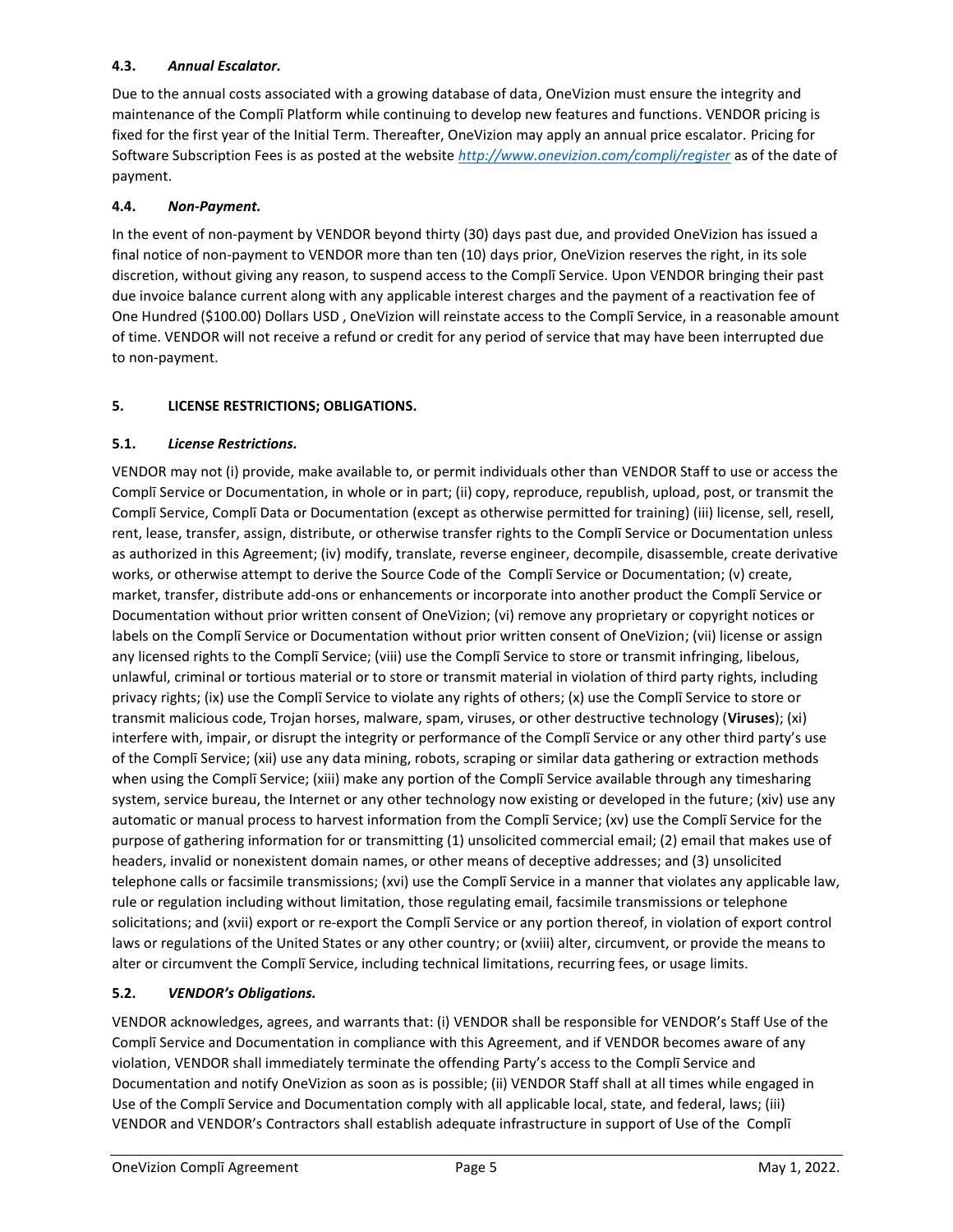Service, including but not limited to a public internet connection of sufficient bandwidth, and appropriate computer hardware and compatible internet browser software (latest stable version of Google Chrome, Microsoft Edge, or Firefox), all as set forth in the Documentation; (iv) VENDOR Staff shall have obtained sufficient consent and rights to access, use and store VENDOR Data and any other system or network and VENDOR will be solely responsible for the accuracy, security, quality, integrity, and legality of the same; (v) VENDOR will ensure all VENDOR Data and VENDOR Staff Data submitted to OneVizion hereunder will be accurate, complete and correct in all respects and (v) VENDOR shall keep VENDOR's registration information, billing information, and technical data accurate, complete, and current for as long as VENDOR is subscribed to the Complī Service and Documentation.

# **6. CONTENT.**

# **6.1.** *Provision of VENDOR Data.*

VENDOR Data may be provided to the Complī Platform by VENDOR Staff, OneVizion, or other Users.

# **6.2.** *Responsibility of Content.*

VENDOR understands that all the Content, whether publicly posted or privately transmitted, is the sole responsibility of the Party from whom such data originated, with the exception of OneVizion, for which the responsibility of such provided by it shall be of the VENDOR or the relevant User the data refers to, respectively.

# **6.3.** *Control over the Content.*

OneVizion does not control the Content posted on or provided through the Complī Service and, as such, does not guarantee the accuracy, integrity or quality of such Content.

# **6.4.** *Offensive Content.*

VENDOR understand that by using the Complī Service, it may be exposed to Content that it may consider to be offensive, indecent or objectionable. Under no circumstances will OneVizion be liable in any way for any Content, including, but not limited to, any errors or omissions in any Content, or any loss or damage of any kind incurred because of the use of any Content posted, emailed, transmitted or otherwise made available on the Complī Service.

# **6.5.** *Refusal of VENDOR Data.*

OneVizion and its designees reserve the right (but not the obligation), in their sole discretion, to pre-screen, refuse to post or transmit, or remove any VENDOR Data that is available on the Complī Service. Without limiting the foregoing, OneVizion and its designees shall have the right to remove (at their sole discretion) any VENDOR Data that violates this Agreement or is otherwise deemed objectionable, which determination is the sole right of OneVizion.

# **6.6.** *Risks of VENDOR Data.*

VENDOR agrees and acknowledges that it must evaluate, and bear all risks associated with, the use of any VENDOR Data, including any reliance on the accuracy, completeness, or usefulness of such VENDOR Data.

# **6.7.** *Disclosure of VENDOR Data.*

VENDOR acknowledges and agrees that OneVizion may access, retain, store and disclose VENDOR Data if required to do so by law or based on OneVizion's good faith belief that such access, preservation or disclosure is reasonably necessary to: (i) comply with legal process; (ii) enforce this Agreement; (iii) respond to claims that any VENDOR Data violates the rights of third parties; (iv) respond to VENDOR's requests for customer service; or (v) protect the rights, property or safety of OneVizion, its users and the public.

# **6.8.** *Reporting.*

OneVizion reserves the right to investigate complaints or reported violations of this Agreement and to take any action OneVizion deems appropriate, including but not limited to, reporting any suspected unlawful activity to law enforcement officials, regulators, or other third parties and disclosing any information necessary or appropriate to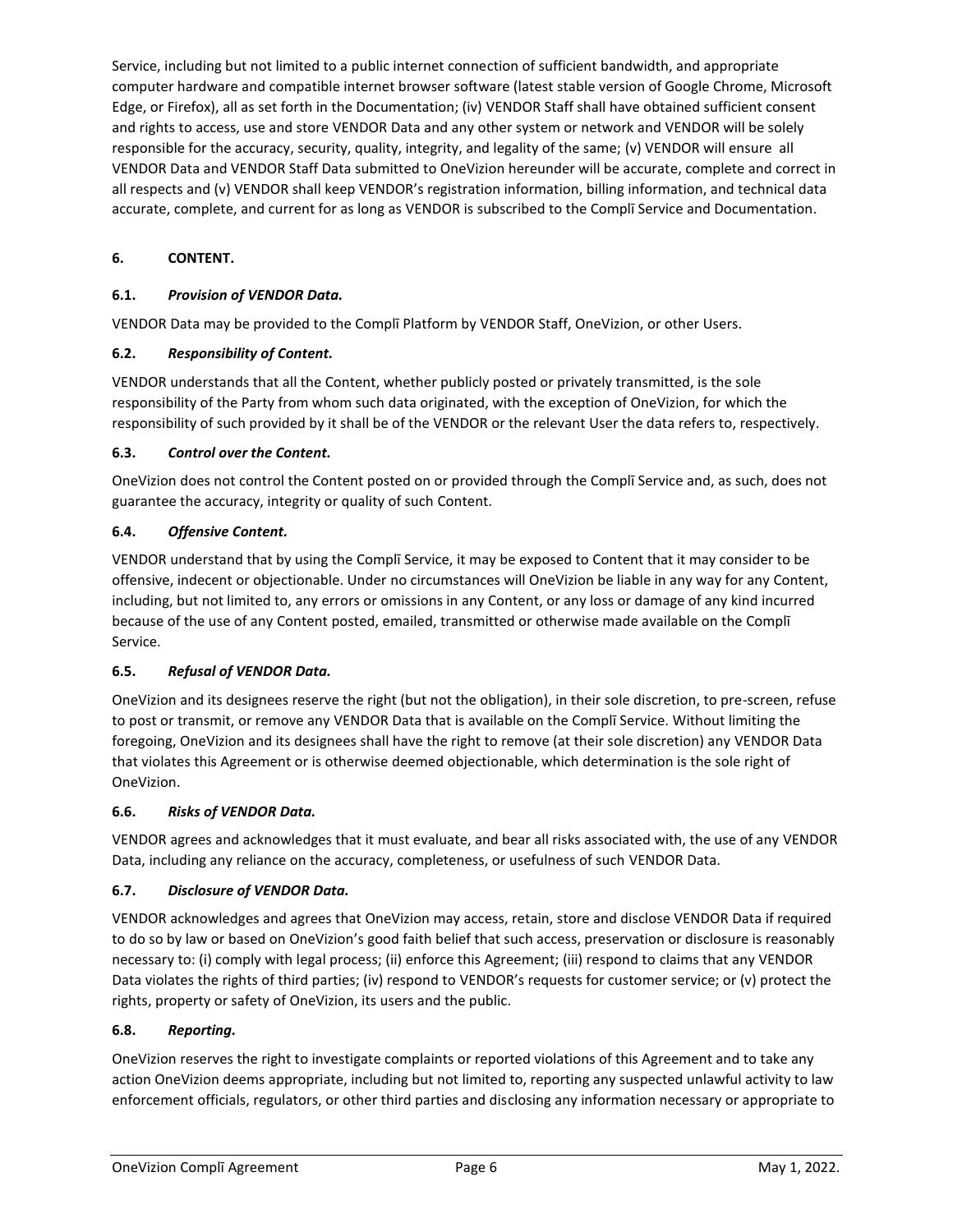such persons or entities relating to VENDOR's profile, account information, email addresses, usage history, posted materials, IP addresses and traffic information.

# **6.9.** *Transmission of VENDOR Data.*

VENDOR understands that the technical processing and transmission of data by the Complī Service, including VENDOR Data, may involve (a) transmissions over various networks and (b) changes to conform and adapt to technical requirements of connecting networks or devices.

#### **6.10.** *Not Uploading Restricted Data.*

VENDOR expressly agrees not to upload or submit any data over which it does not have a right to do so. VENDOR is solely responsible for ensuring that all information and documents it uploads or submits contains no such restricted data.

#### **6.11.** *Accurate Records.*

OneVizion will use commercially reasonable efforts to accurately record, store and provide access to VENDOR Data submitted by VENDOR through the Complī Service.

#### **6.12.** *VENDOR Data Errors.*

VENDOR further agrees to promptly notify OneVizion of any errors or omissions in the VENDOR Data or VENDOR Staff Data.

#### **7. AUDITS.**

#### **7.1.** *Audits.*

VENDOR expressly agrees that as part of the Complī Service, OneVizion will carry out Audits, which are objective evaluations of VENDOR procedures, certificates, documents and practices to assess VENDOR's compliance with relevant regulatory standards or industry best practice.

#### **7.2.** *Access to Audits.*

Through the Complī Service, VENDOR will be provided with a completed copy of any Audit that OneVizion has performed on VENDOR.

#### **7.3.** *Responsibility of Audit Content.*

It shall be VENDOR's responsibility to review the VENDOR Data contained in such completed Audits and to verify that the information contained in the Audit form is and remains complete and accurate.

#### **7.4.** *Purpose of Audits.*

VENDOR acknowledges and agrees that any Audit performed by OneVizion is for the purpose of gathering the required documentation for review by potential Users with an interest in VENDOR's services.

#### **7.5.** *No Record Retention.*

Following the termination of VENDOR's license to the Complī Service, OneVizion is not responsible for record retention with respect to VENDOR's records or any information VENDOR provides to OneVizion in connection with VENDOR's use of the Complī Service. Unless, prior to OneVizion's disposal of any of VENDOR's information, VENDOR specifically requests OneVizion in writing to have any of VENDOR's documentation returned to VENDOR, OneVizion has the right to dispose of such information without returning such information to VENDOR.

#### **8. LICENSE TO VENDOR'S DATA.**

#### **8.1.** *License to VENDOR Data.*

VENDOR hereby grants to OneVizion a non-exclusive, transferable, fully-paid up, worldwide, perpetual, irrevocable license and right (i) to use, modify, copy, reproduce, transmit, sub-license, index, model, aggregate, publish, display and distribute VENDOR Data to provide the Complī Service to VENDOR and all of the other Users, and (ii) to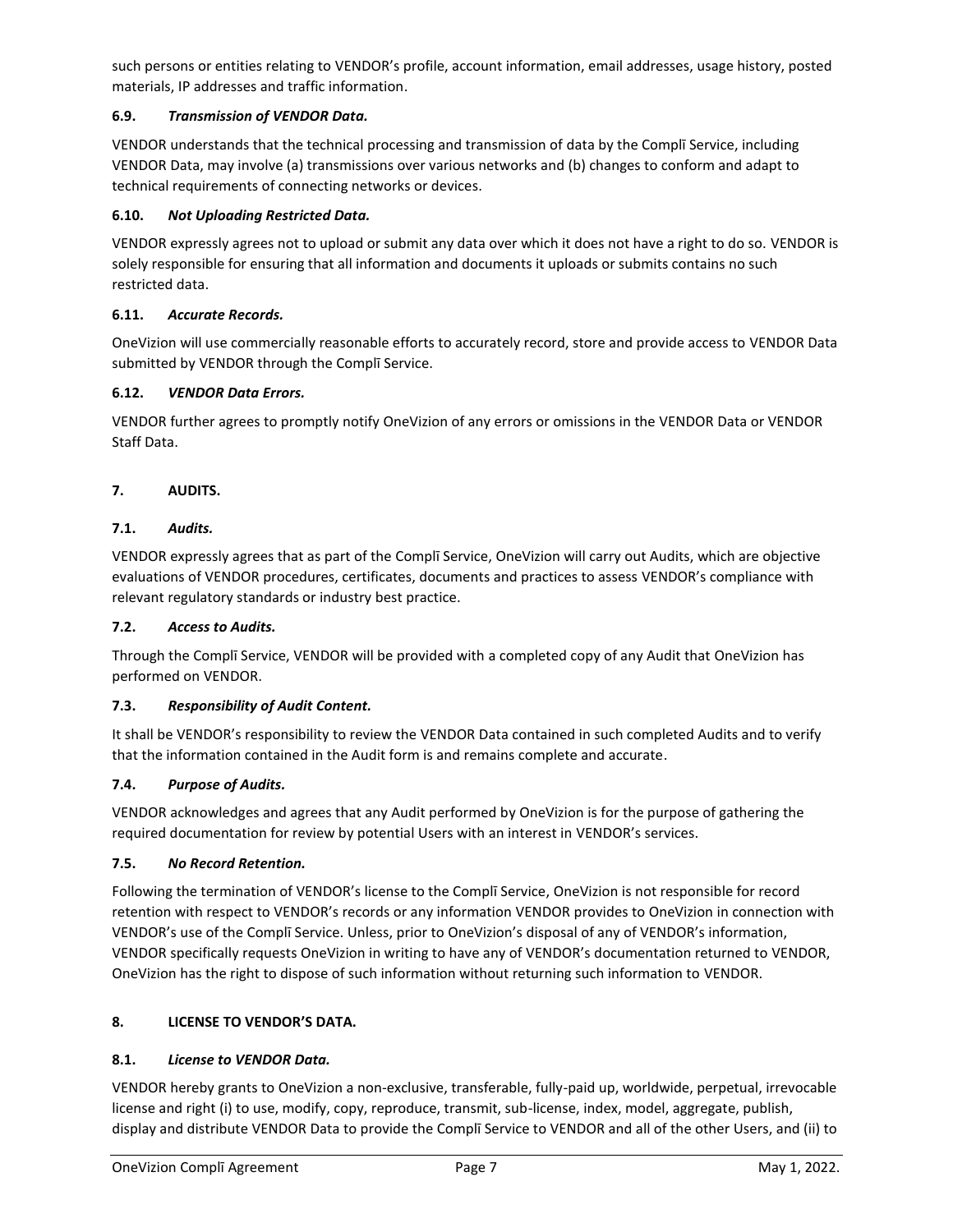irrevocably anonymize and aggregate VENDOR Data in order to perform research and development activities and statistical analysis, develop analytic models and to develop and provide other products and services relating to prequalification checks.

# **8.2.** *Other Rights to VENDOR Data.*

Notwithstanding the foregoing, VENDOR acknowledges and agrees that, only within and through the Complī Service and for the proper provision of the Complī Service to all Users: (i) certain VENDOR Data may be shared with other Users; (ii) Users can review certain VENDOR Data; (iii) VENDOR can approve or reject through the Complī Service certain Users from accessing VENDOR Data.

# **8.3.** *Restricted Access Data.*

This Section shall not be applicable to VENDOR Data that is Restricted Access Data.

# **9. PROPRIETARY RIGHTS.**

# **9.1.** *Ownership of OneVizion Intellectual Property.*

The Complī Service and Documentation are licensed, not sold, nor transferred or otherwise assigned. Use of purchase in conjunction with licenses of the Complī Service and Documentation shall not imply a transfer of ownership. Except for the limited rights expressly granted by OneVizion to VENDOR, VENDOR acknowledges and agrees that all rights, titles and interest in and to all copyright, trademark, patent, trade secret, intellectual property (including without limitation algorithms, business processes, improvements, enhancements, modifications, derivative works, information collected and analyzed in connection with the Complī Service) and other proprietary rights, arising out of or relating to the Complī Service, the provision of the Complī Service, Complī Data and the Documentation, belong exclusively to OneVizion, its suppliers, licensors or other third parties. OneVizion and its Affiliates are hereby granted a royalty-free, fully-paid, worldwide, exclusive, transferable, sublicensable, irrevocable and perpetual license to use or incorporate into its products and services any information, data, suggestions, enhancement requests, recommendations or other feedback provided by VENDOR relating to the Complī Service. All rights not expressly granted under this Agreement are reserved by OneVizion.

# **9.2.** *Ownership of VENDOR Data.*

VENDOR retains all right, title, and interest in and to all copyright, trademark, patent, trade secret, intellectual property and other proprietary rights in and to VENDOR Data. No other rights with respect to VENDOR Data are implied. Such rights do not limit in any way the intellectual property rights of OneVizion provided under Section 8.1 above.

# **10. DATA AND DATA PROTECTION.**

# **10.1.** *Data.*

OneVizion agrees that VENDOR Data shall be treated as confidential by OneVizion. For the purposes of maintenance, troubleshooting and further development of the Complī Service, VENDOR agrees that OneVizion will be permitted to collect, access, process, and use technical and related information about VENDOR, VENDOR's Staff and VENDOR's and VENDOR's Staff's use of the Complī Service, including internet protocol addresses, the hardware and software that used to access the Complī Service and Documentation, and various usage statistics, to assist with the necessary operation and function of the Complī Service and Documentation and to facilitate the provision of updates, upgrades, support, invoicing, marketing, and research and development. OneVizion may remove VENDOR Data or any other data, information, or content of data or files used, stored, processed or otherwise by VENDOR or VENDOR's Staff that OneVizion, in its sole discretion, believes to be or is: (a) a Virus; (b) illegal, libelous, abusive, threatening, harmful, vulgar, pornographic, or obscene; (c) used for the purpose of spamming, chain letters, or dissemination of objectionable material; (d) used to cause offense, defame or harass; or (e) infringing the intellectual property rights or any other rights of any third party.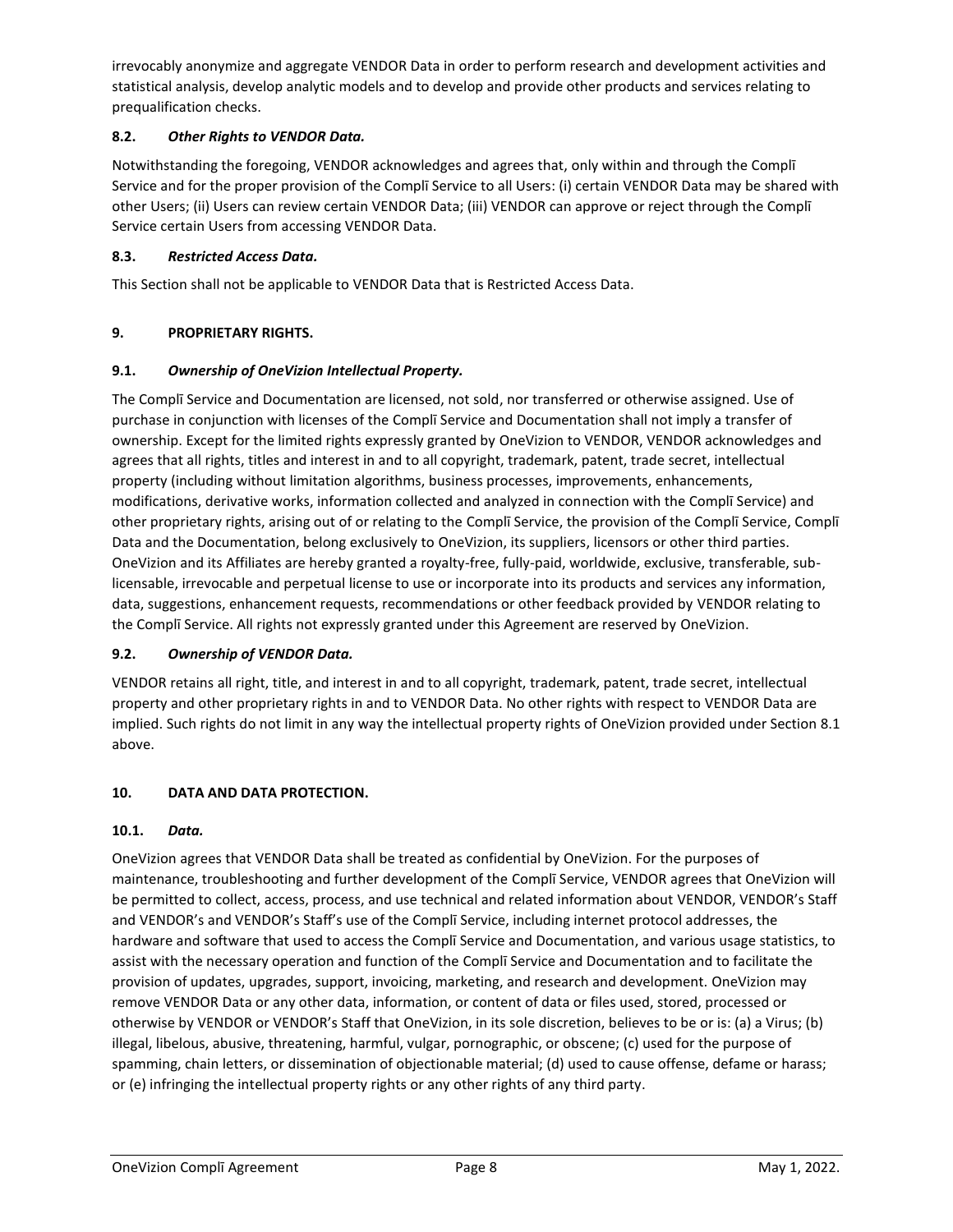### **10.2.** *Data Protection.*

Each Party shall comply with its respective obligations under applicable data protection laws. VENDOR warrants that through VENDOR's use of the Complī Service during the Term: (i) in respect of the personal data VENDOR's Staff collects, uses, processes, accesses, or discloses, VENDOR alone shall determine the purpose for and manner in which personal data is, or will be, processed, if any; (ii) VENDOR warrants that VENDOR have obtained all necessary consents from VENDOR's Staff or any other third party required under applicable law: (a) to disclose or process their personal data to OneVizion, its Affiliates or their respective agents and (b) for OneVizion or its respective agents to collect, use, process, access, or disclose the personal data set forth herein or as otherwise designated by VENDOR or VENDOR's Staff.

# **11. CONFIDENTIAL INFORMATION.**

# **11.1.** *Confidentiality Obligations.*

The receiving Party will: (i) hold the disclosing Party's Confidential Information in confidence and use reasonable care to protect the same during the term of this agreement and for a period of five (5) years thereafter, and in the case of Confidential Information that constitutes a trade secret under applicable law for as long as such Confidential Information remains a trade secret; (ii) restrict disclosure of such Confidential Information to those of its employees or agents with a need to know such information and who are under a duty of confidentiality respecting the protection of confidential information, which is substantially similar to those of this Agreement and which would extend to the disclosing Party's Confidential Information; (iii) use such Confidential Information only for the purposes for which it was disclosed, unless otherwise set forth herein. The restrictions will not apply to Confidential Information to the extent it (i) is, or through no fault of the recipient has become, generally available to the public; (ii) was lawfully received by the receiving Party from a third Party without such restrictions; (iv) was known to the receiving Party without such restrictions prior to receipt from the disclosing Party; (v) was independently developed by the receiving Party without breach of this Agreement or access to or use of the Confidential Information. The recipient may disclose Confidential Information to the extent the disclosure is required by law, regulation, or judicial order, provided that the receiving Party will provide to the disclosing Party prompt notice, where permitted, of such order and will take reasonable steps to contest or limit the steps of any required disclosure. The Parties agree that any material breach of this Section will cause irreparable injury and that injunctive relief in a court of competent jurisdiction will be appropriate to prevent an initial or continuing breach of this Section in addition to any other relief to the applicable Party may be entitled.

# **12. LIMITATION OF LIABILITY.**

# **12.1.** *ONEVIZION WARRANTS.*

ONEVIZION WARRANTS TO VENDOR THAT THE Complī SERVICE FURNISHED UNDER THIS AGREEMENT WILL BE OF GOOD QUALITY AND FREE FROM MATERIAL DEFECTS FOR THE TERM OF THIS AGREEMENT. With respect to any claims asserting breach of the warranty set forth in this Section, OneVizion's liability with respect to the Complī Service shall include replacing, repairing or issuing a prorate credit to VENDOR, provided that, prior to any replacement, repair or credit, the following conditions are satisfied: (i) OneVizion is promptly notified in writing by VENDOR upon discovery of any such defect in the Complī Service and (ii) the claim relating to the Complī Service did not arise as a result of misuse, abuse, un-approved alteration, or negligence in use by VENDOR or otherwise by the breaching of this Agreement by VENDOR.

# **12.2.** *TO THE MAXIMUM EXTENT PERMITTED BY LAW.*

IN NO EVENT WILL EITHER PARTY BE LIABLE FOR ANY LOSS OF USE, LOST REVENUE OR PROFIT, OR LOSS OF DATA OR FOR ANY CONSEQUENTIAL, EXEMPLARY, SPECIAL OR PUNITIVE DAMAGES WHETHER ARISING OUT OF BREACH OF CONTRACT, TORT (INCLUDING NEGLIGENCE) OR OTHERWISE, REGARDLESS OF WHETHER SUCH DAMAGE WAS FORESEEABLE AND WHETHER OR NOT ADVISED OF THE POSSIBILITY OF SUCH DAMAGES. WITH THE EXCEPTION OF A PARTY'S LIABILITY FOR BREACH OF CONFIDENTIALITY (SECTION 10), OR A PARTY'S INDEMNIFICATION OBLIGATIONS UNDER SECTION 15.6, TO THE MAXIMUM EXTENT PERMITTED BY LAW, NEITHER PARTY'S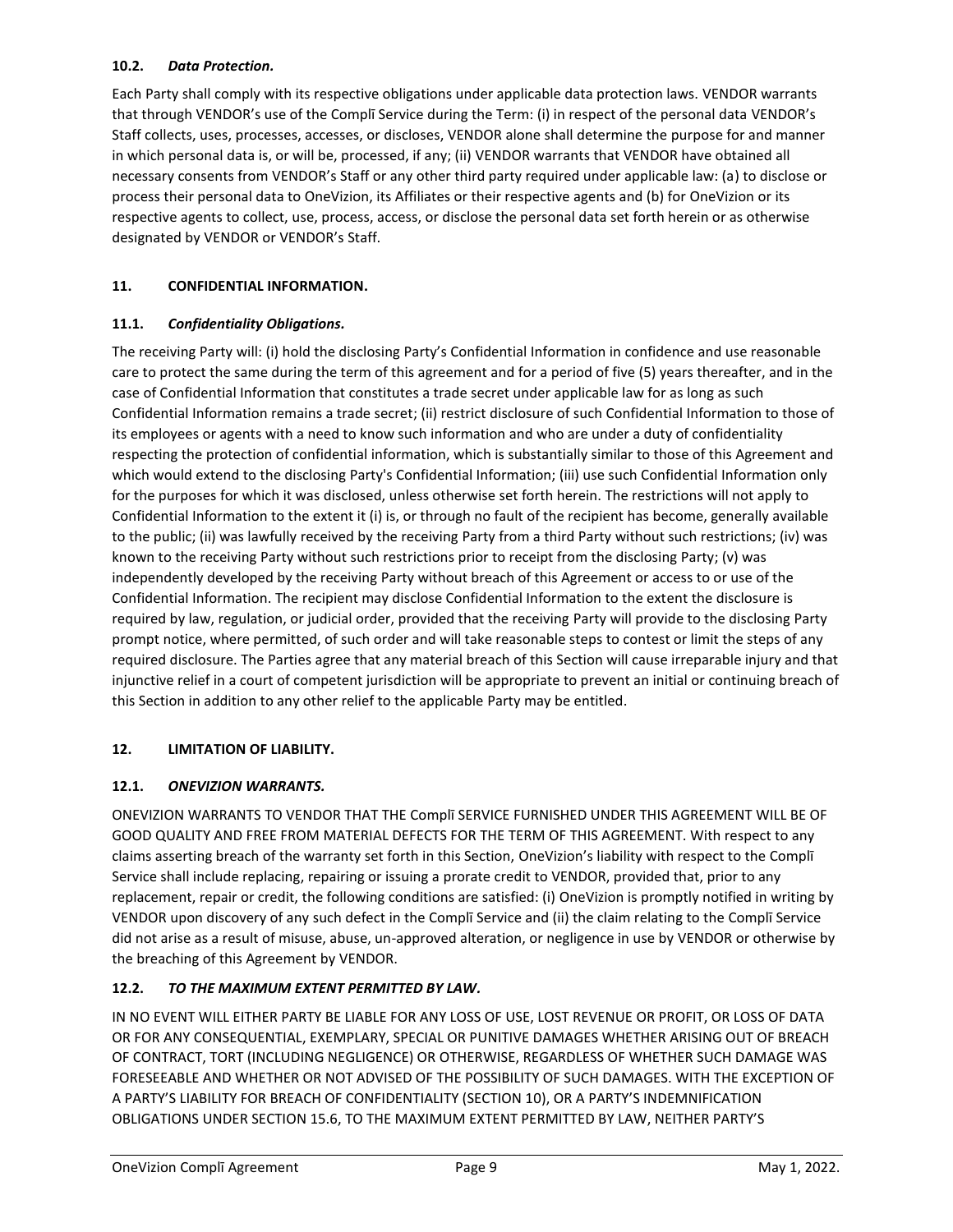AGGREGATE LIABILITY ARISING FROM OR RELATING TO THIS AGREEMENT SHALL NOT EXCEED THE AMOUNTS ACTUALLY PAID BY OR DUE FROM VENDOR IN THE TWELVE (12) MONTH PERIOD IMMEDIATELY PRECEDING THE EVENT GIVING RISE TO SUCH LIABILITY.

# **12.3.** *Complī SERVICE AS IS.*

EXCEPT FOR ONEVIZION'S WARRANTY SET FORTH ABOVE, ONEVIZION PROVIDES THE Complī SERVICE AS IS AND WITHOUT WARRANTY OF ANY KIND DUE TO THE INHERENT NATURE OF SOFTWARE.

# **12.4.** *LIABILITY.*

NOTHING IN THIS AGREEMENT SHALL IN ANY WAY LIMIT THE LIABILITY OF EITHER PARTY FOR DEATH OR PERSONAL INJURY TO THE EXTENT RESULTING FROM ITS NEGLIGENCE, GROSS NEGLIGENCE, FRAUD, WILLFUL MISCONDUCT OR INTENTIONAL ACTS OR OMISSIONS.

# **13. DISCLAIMER OF QUALIFICATION, REGULATORY AND COMPLIANCE INFORMATION.**

# **13.1.** *Compliance Information.*

OneVizion may provide Compliance Information to VENDOR when implementing and providing the Complī Service. Such Compliance Information is offered for informational purposes only and OneVizion does not warrant the Compliance Information in any way. OneVizion has no duty to update VENDOR on any changes to the Compliance Information or any legal or regulatory changes. Compliance Information may vary by jurisdiction. VENDOR agrees (i) to assume full responsibility for confirming the accuracy, legality and jurisdictional applicability of all Compliance Information before it uses such Compliance Information; (ii) that OneVizion shall have no liability with respect to any Compliance Information; and (iii) use of or reliance upon any Compliance Information is at its own risk.

# **13.2.** *Disclaimer.*

OneVizion does not warrant in any way the completeness, accuracy, legality and correctness of any Content from a regulatory and compliance point of view or otherwise. It is VENDOR's sole responsibility to independently verify such Content before relying on it.

# **14. TERM AND TERMINATION.**

# **14.1.** *Commencement.*

This Agreement shall commence on the Effective Date and shall continue in full force and effect for a period of twelve (12) months after the Effective Date (**Initial Term**). Thereafter, this Agreement shall remain in force and automatically renew in successive twelve (12) month intervals; provided that the Agreement was not previously terminated pursuant to Section 14.2 below (collectively, the **Term**).

# **14.2.** *Termination.*

This Agreement may be terminated by VENDOR in the event of a continuous interruption of the provision of the Complī Service by OneVizion, which is not cured within thirty (30) days of receipt of written notice by VENDOR. This Agreement may be terminated immediately by OneVizion, without notice or a right to cure, in the event that: (a) VENDOR, after 60 days, does not promptly pay OneVizion any amounts when and as due under this Agreement; (b) OneVizion discovers that VENDOR has engaged in any illegal activity or willful misconduct, or (c) upon the insolvency, bankruptcy or liquidation of VENDOR (**VENDOR Default**). In the event of a VENDOR Default, in addition to any other remedies to which OneVizion may be entitled, including the payment of all outstanding fees, OneVizion may also enforce any and all other rights, remedies, and recourse available to it under the law and this Agreement.

# **14.3.** *Other Termination Rights.*

Notwithstanding the termination rights set forth above, VENDOR may, at any time after the Initial Term, terminate this Agreement (in whole or in part) upon 90 days written notice for VENDOR's convenience and without legal cause. Upon receipt of written notice from VENDOR of such termination for VENDOR's convenience, OneVizion shall be entitled to receive payment for Complī Services subscription through the date of termination. VENDOR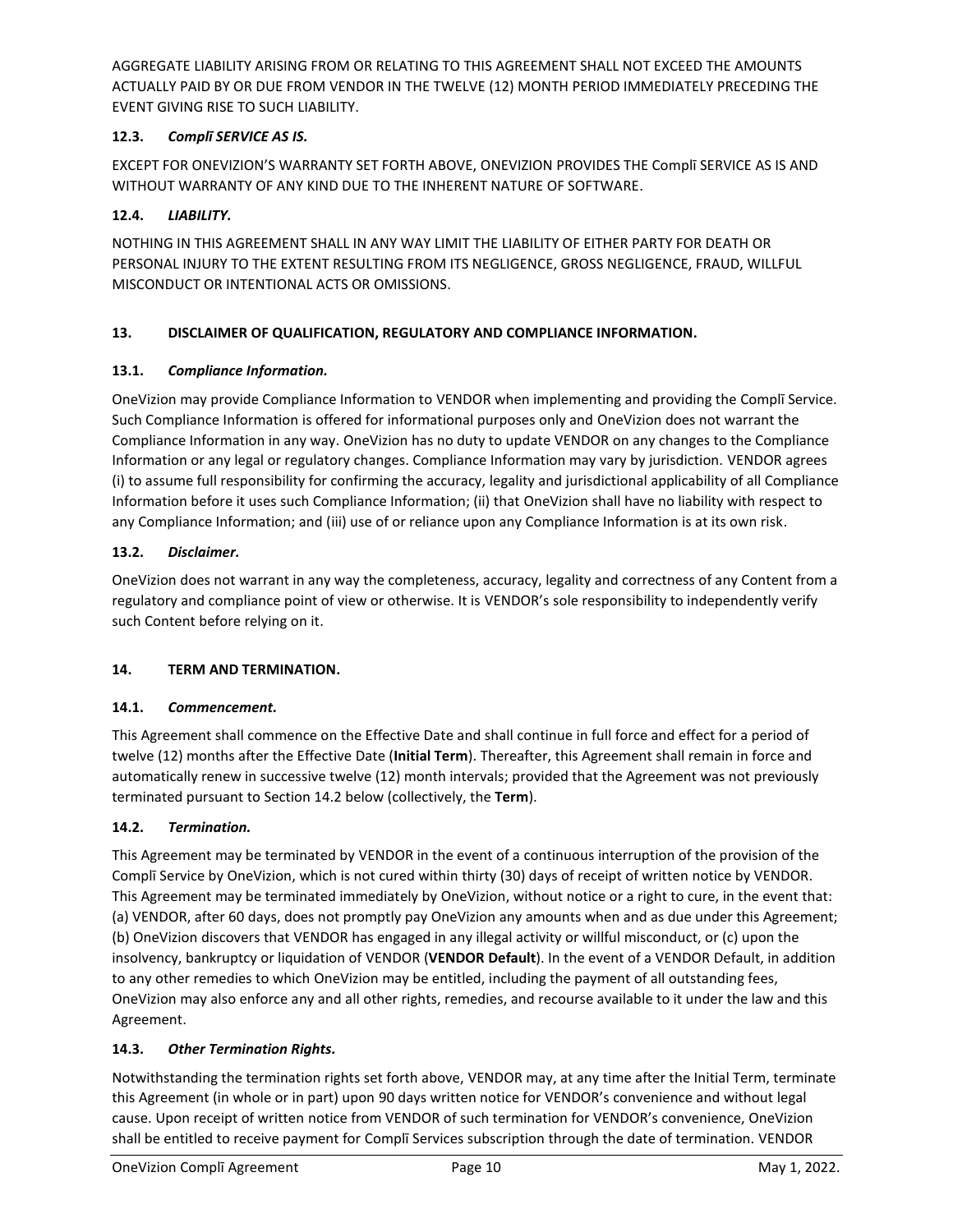acknowledges and agrees that any already paid fees, either manually or through automatic debit of VENDOR's payment method, whether for a period which has passed or a period which has not yet passed, shall not be refunded.

# **14.4.** *Effect of Termination.*

Except for the termination for convenience set forth in Section 13.2 above, in the event of termination of this Agreement by OneVizion for reasons set forth herein, OneVizion shall be entitled to all outstanding fees and all reimbursable expenses incurred by OneVizion, on the same basis as is set forth herein. The Parties' obligations with respect to the protection, use, reproduction and disclosure of confidential information, and such other obligations in this Agreement as are, by their nature, intended to survive the termination of this Agreement, shall survive the performance or termination of the Agreement. Upon termination of this Agreement for any reason, OneVizion shall immediately cease work hereunder and return all documents, materials, tools and equipment, and other property of any kind, including drawings or other items and information provided to it under this Agreement.

# **15. MISCELLANEOUS.**

# **15.1.** *Choice of Law.*

The laws of the State of Georgia shall govern the rights and obligations of the Parties and the interpretation and construction and enforceability hereof and any and all issues relating hereto, notwithstanding any conflicts of laws doctrines to the contrary and without application of the rule of construing documents against the drafter.

# **15.2.** *Arbitration; Waiver of Jury Trial.*

The Parties agree that any dispute, controversy or claim arising out of or relating to this Agreement, including the formation, interpretation, breach or termination thereof, including whether the claims asserted are arbitrable, will be referred to and finally determined by arbitration in accordance with the JAMS International Arbitration Rules. The Tribunal will consist of one arbitrator. The place of arbitration will be Atlanta, Georgia. Judgment upon the award rendered by the arbitrator(s) may be entered in any court having jurisdiction thereof. **VENDOR AND ONEVIZION EXPRESSLY WAIVE ANY RIGHT TO A TRIAL BY JURY IN ANY SUCH ACTION OR PROCEEDING.** The Parties acknowledge and agree that this provision is a specific and material aspect of the agreement between them and that neither of the Parties would have entered into this Agreement if this Section, or any other provision of this Agreement, were not contained herein.

# **15.3.** *Entire Agreement.*

This Agreement contains all agreements, promises and understandings between the Parties relating to the subject matter set forth herein, and no oral agreements, promises or understandings shall or will be binding upon either Party.

# **15.4.** *Severability.*

If any provision, or portion thereof, contained in this Agreement is determined to be invalid by a court of law, only such invalid provision shall be excised from the Agreement and all other terms and provisions shall remain in full force and effect.

# **15.5.** *Waiver and Amendment.*

No provision of this Agreement shall be deemed waived, amended, or modified by either Party, unless such waiver, amendment or modification is in writing and signed by the Party against whom enforcement is sought. The rights and liabilities of this Agreement shall succeed to and inure to the benefit of any and all successors and assigns of either Party.

# **15.6.** *Indemnification.*

To the fullest extent permitted by law each of the parties shall indemnify, defend (with legal counsel reasonably acceptable to the other party) and hold harmless the other party and its Affiliates and employees from and against all liability, claims, damages, losses and expenses, including but not limited to reasonable attorney's fees, made or